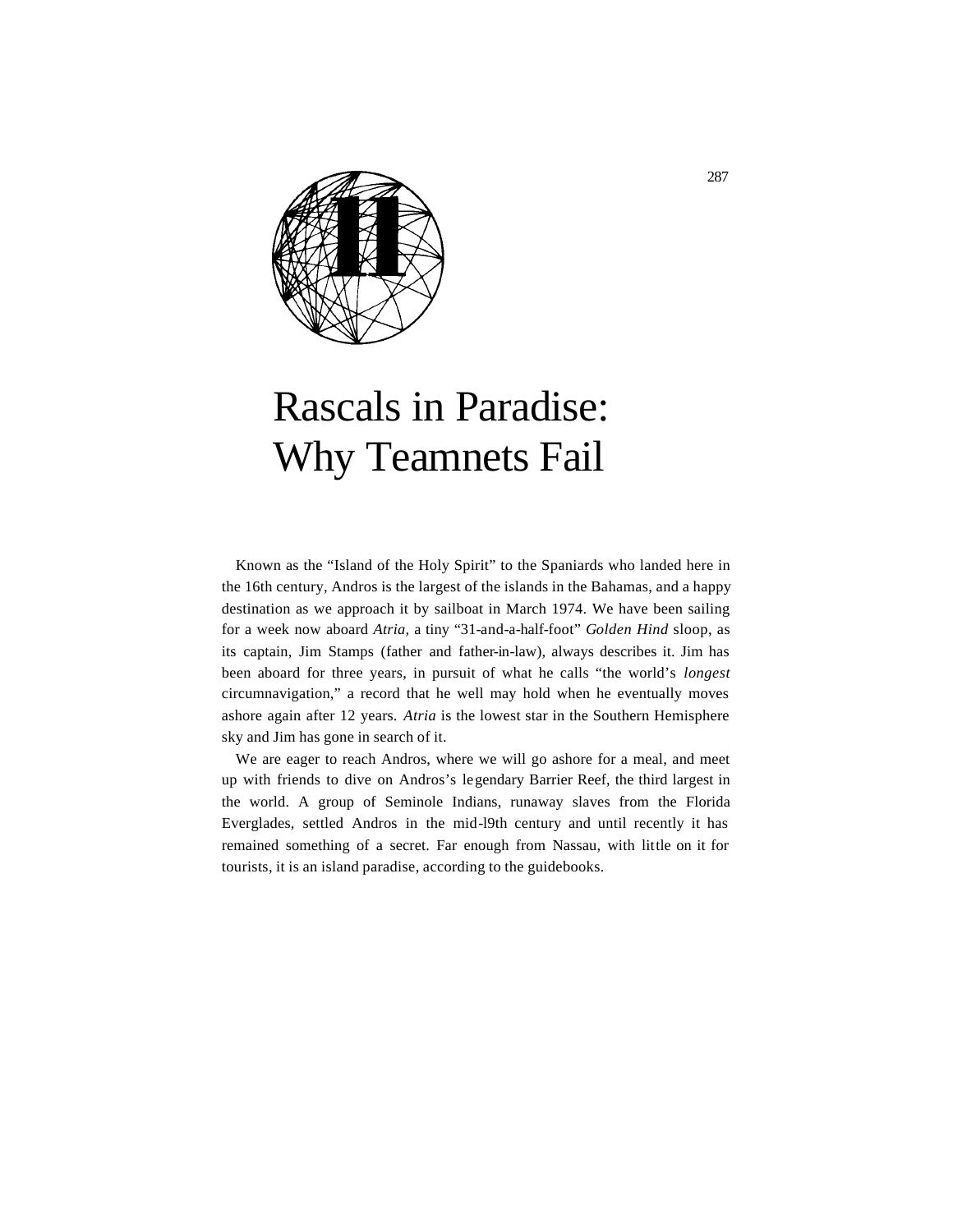The Andros Town Hotel, "luxurious gleaming white," the guidebook says, has water and fuel, the only place they are available on the island. So we head for the hotel with near-empty tanks and the vision of tropical luxury in our minds. In passing, we note the warnings of a rare mosquito present only on Andros, and the presence of chickcharnies, the Bahamian version of leprechauns, who can also be mean-spirited to visitors.

In the distance, the hotel appears, a brilliant stark white loveliness against the blue-green sea, not just a single building but a cluster of small, interconnected stucco structures. However, as we approach the dock, all is not as it first appears. There are no boats at the dock, which is falling apart, and no people to be seen. With its broken windows and its front door hanging by a hinge, the hotel is a sorry sight. An abandoned rusted-out Cadillac sits on its rims in the driveway.

Then, out of nowhere, the insects attack. A huge swarm of invisible, vicious bugs assaults us. A more evolutionarily sophisticated version of New England's spring blackflies, each unexpected bite packs the wallop of a small electrical shock. Within a few seconds, we are human feeding grounds for some of the most savage insects imaginable. Neither swatting, cursing, nor insect repellent drives them away.

"Rascals in paradise," Jim says, by way of explaining the sudden onslaught of these evil little creatures. "Just when you think things are perfect, there's always some little horrible thing to mess it up." Not the world's most loquacious man, Jim finds the precise phrase for this horrendous experience.

Rascals in paradise. Ever since our Andros odyssey, we've found Jim's principle at work in many domains, especially teamnets. Far from idyllic organizational utopias, where things always go right, people enthusiastically concur forever, and resources are never constrained, teamnets play host to many rascals in paradise. It is in the nature of life. While we could not escape the "chickcharnies" of Andros, we can warn you about some of the rascals of teamnets.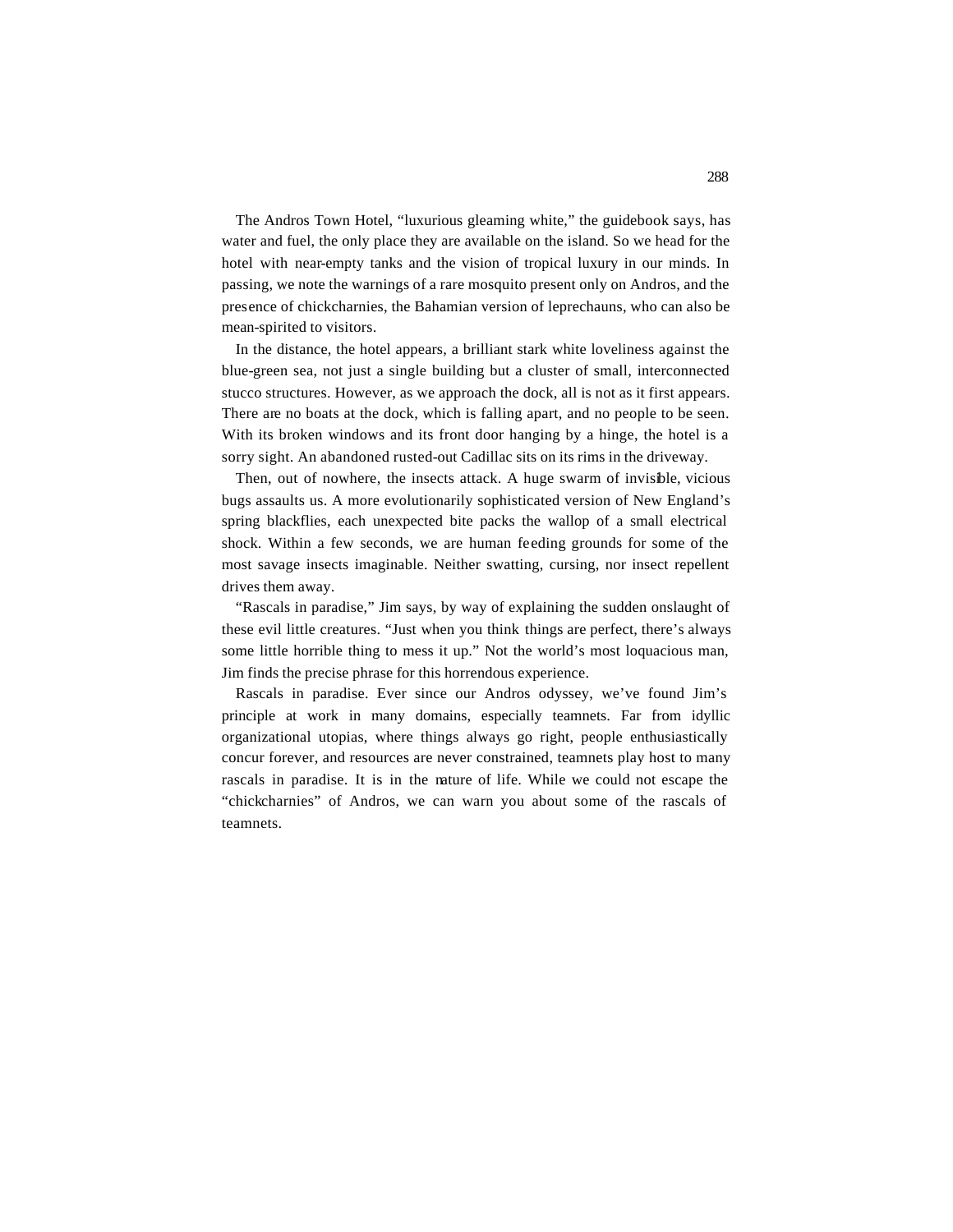## **Public Triumph, Personal Failure**

Failure is easier to write about than to live through. Eighteen years later, we are sitting in the Gum Thee Tea Garden at The Rocks, Sydney's tasteful harbor renewal project, drinking cappuccino, more popular than coffee Down Under, talking about things not going right.

It's a fitting spot to think about failure along with its opposite, success. The Tea Garden is just across Circular Quay—the main hub of the city's extensive ferry transportation network—from Australia's astonishing contribution to late-2Oth-century architecture, the Sydney Opera House.

For two decades, mystery has surrounded this spectacular building, ever since its architect, J0rn Utzon, a Dane, abruptly left the project before finishing it. Incredibly, although millions of people from all over the world have visited the Opera House, Utzon himself has never seen it completed in person. Until now, he has remained silent since his hasty departure.

In October 1992, as the Opera House's 20th-year celebration begins, the architect breaks his silence. In his interview with the *Sydney Morning Herald,* he explains what inspired his unusual design *and* why he left the project. For years, people have believed that Utzon's inspiration for the building's design was the ubiquitous billowing sails in Sydney Harbor. They are wrong, he says. An orange, peeled into sections, was the wellspring of his innovative architecture. From orange peels (which embody enclosure), the sails evolved.

The reason he left the project suddenly, he remembers, was bureaucratic hassles. A publicly funded effort, the Opera House was significantly over budget and behind schedule when a new bureaucrat took charge just as the exterior was being completed. He withheld payment to Utzon, and soon the "Great Dane," as he was known in Sydney society, was unable to pay his employees. With no resolution in sight, Utzon finally packed up his family and returned to Denmark.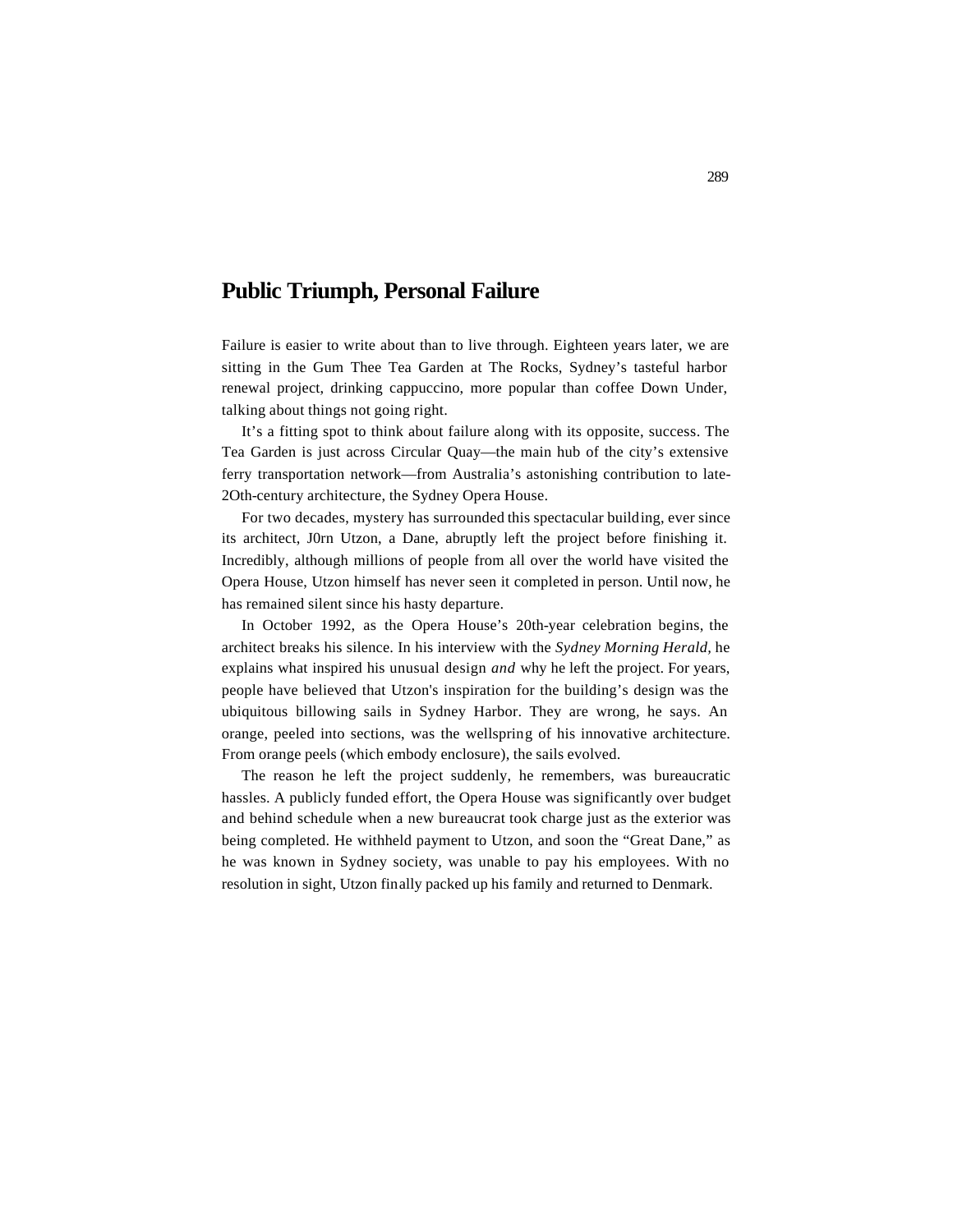Although he went on to many more years as a successful architect in traditional terms, Utzon says no project in his career has rivaled the Sydney Opera House. The Opera House put Sydney—and even the all too unknown continent-country of Australia—on the global map. An extraordinary triumph for the world, in many ways it was a terrible personal defeat for its designer. The bureaucrat and other critics were Utzon's rascals in paradise at his moment of greatest success.

## **Failures of Process**

Is failure the opposite of success? Are outcomes *either* successes *or* failures? Rarely. Have you ever worked on a project that was an unqualified success? Frankly, we have not. Although we can hardly claim title to anything as prominent as Utzon's transformation of Sydney's waterscape, we have worked on projects with considerable reach. In one way or another, most have failed in some respect. From a distance, others would describe few as such, but when *we*  scrutinize them closely, we see the failure parts more easily than the success parts. Such is the price for learning on the job.

Since most projects and most teamnet efforts—including the most successful ones—fail in one way or another, we devote the following pages to failure. Teamnets often fail for clear reasons that are preventable. Use failure detection in your own personal experience as a powerful analytic tool. Of course, with every improvement, you will see how you can do better.

Perhaps the most predictable failures occur at the natural stress points in the process of teamnet development, transition phases we call "Launch" and "Test" in earlier chapters. While most change artists know about and anticipate the chaotic, sometimes angry launch period before takeoff, Utzon fell victim to the less wellknown stress point in the second transition between the hardest work period and the end point of completion and stability.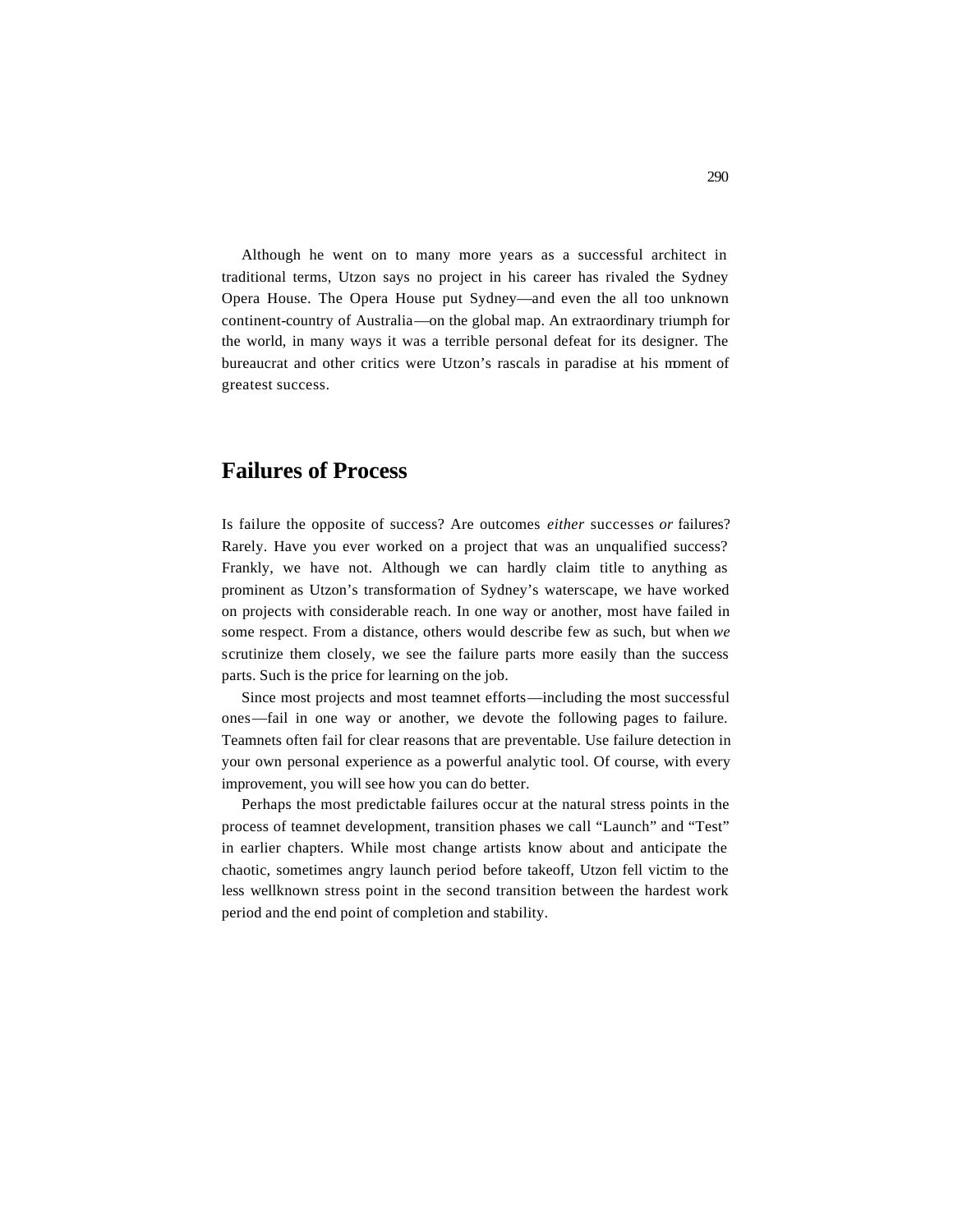While we can give guidebook indications of some of the known rascals in teamnet paradise, they are just words on the page until you live them. What follows is a blow-by-blow description of the ups and downs experienced by one teamnet going through its launch transition.

# **Living the Zigzags**

The transportation industry is in rough shape, a harsh reality that passengers and dispatchers live with daily. Moving people and goods depends on being able to offer sensible times at the right locations with good connections. The basic product of a shipper, railroad, bus company, or airline, then, is its schedule.

After years of preparing its schedule in the same way—as a function of the marketing group at headquarters, a \$6 billion international transportation company, Trans Oceania,<sup>1</sup> decides to take a new approach. The second oldest transportation company in the world, TransOceania, based in Hong Kong, has 14,000 employees in 65 countries. It hires Pointer Associates, one of the premier international "business process redesign" consulting firms, to "reengineer" how it does its schedules. Business process redesign is more than the buzzwords its title suggests: it is the path by which a company looks at how it performs its core processes, then redesigns them so that they work better—much better.

We are unfamiliar with TransOceania's schedule problem until the telephone rings one day. Henrik, a senior officer at Pointer Associates, is calling to ask about our availability for a project. Pointer has been working with TransOceania for the past several months on a schedule project, he explains. Jointly, the TransOceania team and the Pointer consultants have come to this conclusion: to plan their schedules more efficiently, they will need to develop a crossfunctional network.

The proposed network will use its companywide expertise to evaluate schedule suggestions from the field. The regional offices,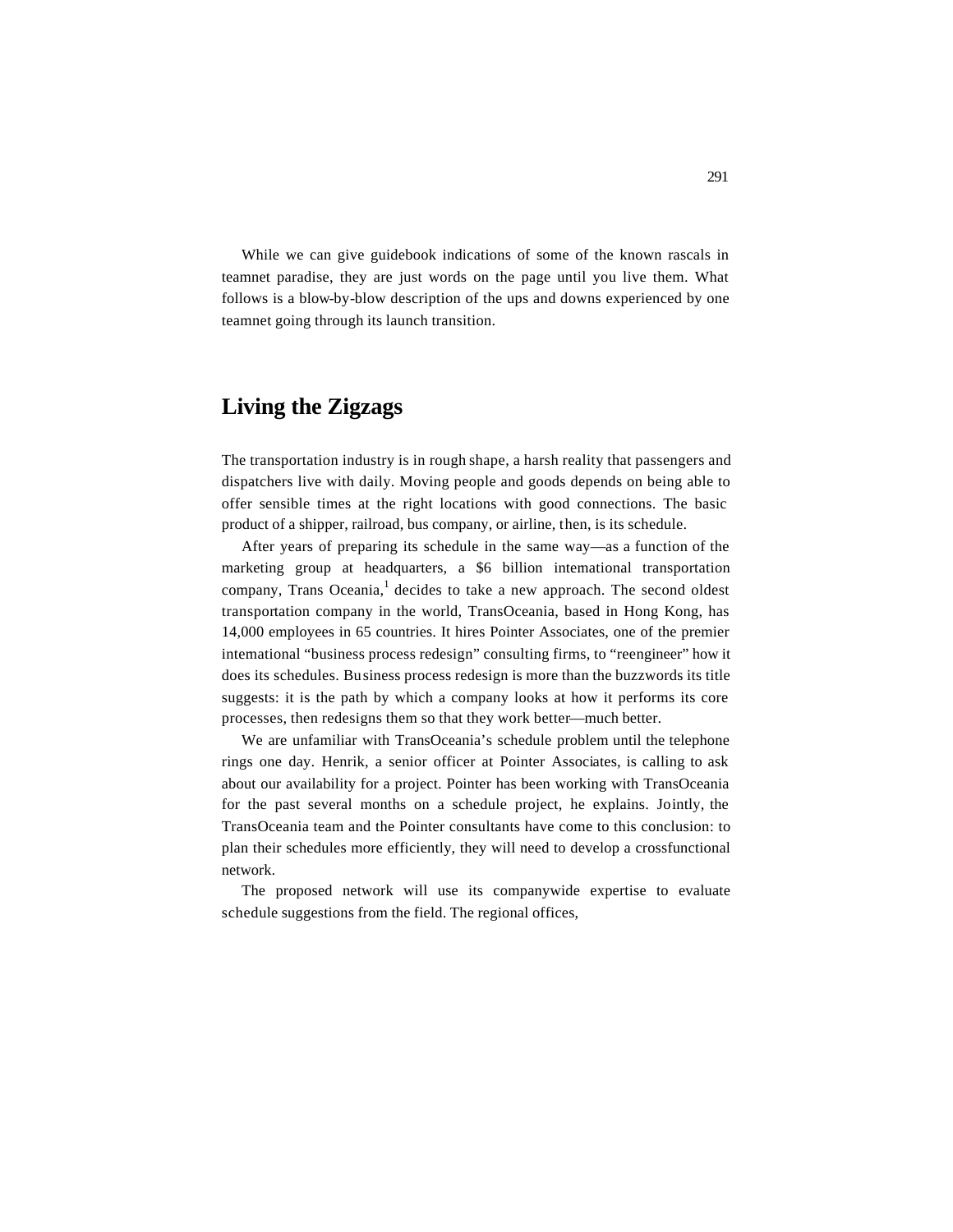situated on every continent and in several dozen countries, are both close to the customer and to the operations people—those who must work with ports, unions, governments, and the myriad suppliers involved in every departure and arrival. He calls the project TSP— Transportation Schedule Project.

Henrik tells us that the new process will reduce duplication of effort, increase asset utilization, shorten schedule preparation cycle time, and enhance revenue potential. Not only that, both TransOceania's chairman and the CEO support the program, along with its four senior vice president sponsors. Even so, there are significant barriers to success: TransOceania, like all its competitors, is downsizing. Caskers and Longquist, one of the leading head-cutting firms, is working at TransOceania at the same time, reducing head count by the standard 20 percent.

#### BEWARE THE CHICKCHARNIES

The Transportation Schedule Project team is in the process of wrapping up the first stage of the project when we get involved. They will present their findings and recommendations to the sponsors in a few weeks to seek approval for the project's next stage. Our role at the end of Phase 1 is to educate TransOceania's executives and the TSP team about networked organizations. Then, in Phase 2, we will help the group design and launch its teamnet.

Anthony, the on-the-ground manager from Pointer, and his consulting colleagues have done an excellent job of helping TransOceania develop its own solution to its problem. The TSP team is enthusiastic; the sponsors are receptive; and the project is rolling along.

They complete Phase 1 without a hitch. Except for the general pall surrounding all companies under downsizing, it appears to be a relatively problem-free assignment. A few weeks later, we receive word that the project has its go-ahead from TransOceania's Board of Directors to move from concept phase into launch.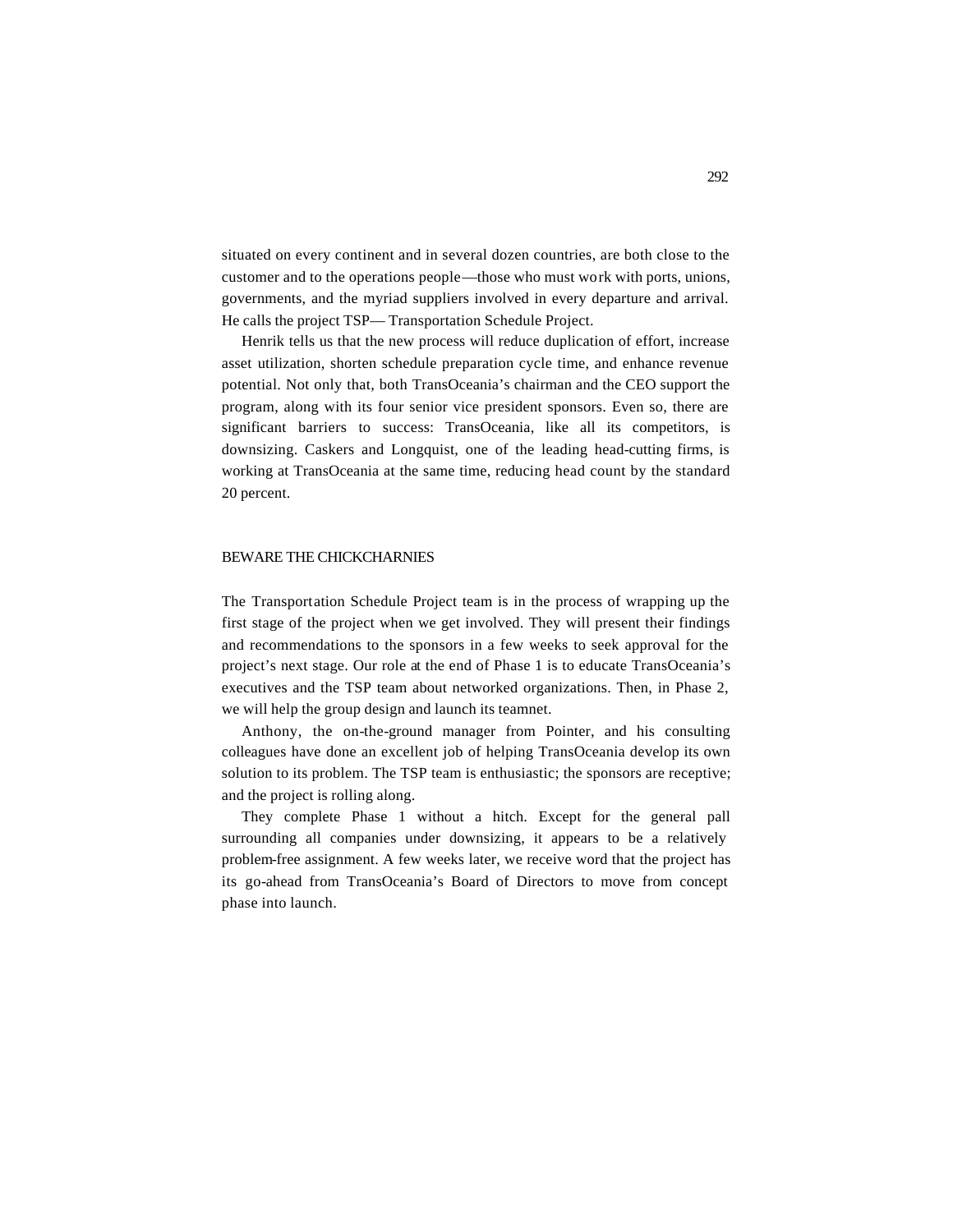Then, without warning, TSP'S rascals in paradise start biting. Within less than a month's time, TSP zigzags through a series of barriers and crises that can befall any new teamnet effort.

Things begin to go awry when, after four continuous months of work, team members take a week's vacation. Cameron, on temporary assignment as TSP'S project manager, returns to discover that his boss has given Cameron's full-time job to someone else. Without notice, he's lost his title, his office, and his secretary. Cameron is so depressed that sometimes it's even hard to hear what he's saying.

A few days later, Robert, the vice president who will have the budget for the project's next phase, calls Cameron, Anthony, the consultant from Pointer, and Stephanie, the team's strategic planner, to a meeting. "I'm uncomfortable with 95 percent of the plan," he tells them. Robert particularly objects to the information technology investment, key to reducing the project's cycle time, and asks the team to present an entirely new plan within a week. In the same meeting, he volunteers that he has no budget for the project, the same ambitious plan that the Board of Directors approved a month earlier. Now Cameron, Anthony, and Stephanie all are concerned.

It is these three dejected people who meet us for dinner when we arrive for the second time, expecting to begin work on Phase 2 of TSP. Instead of beginning the next morning to help them design their teamnet, we find ourselves in the midst of a battle for the project's survival.

#### *Day 1—Monday: Down*

Unlike our previous visit when the team arrives early for our session, eager to begin, today people straggle in. They are angry that the sponsor is changing the rules and discouraged. Stephanie, in particular, is furious. "We've got to fight this. If we're going under, I want to go down with guns blazing," she says, expressing her determination to fight.

Everyone on the team knows the project is vital to the company,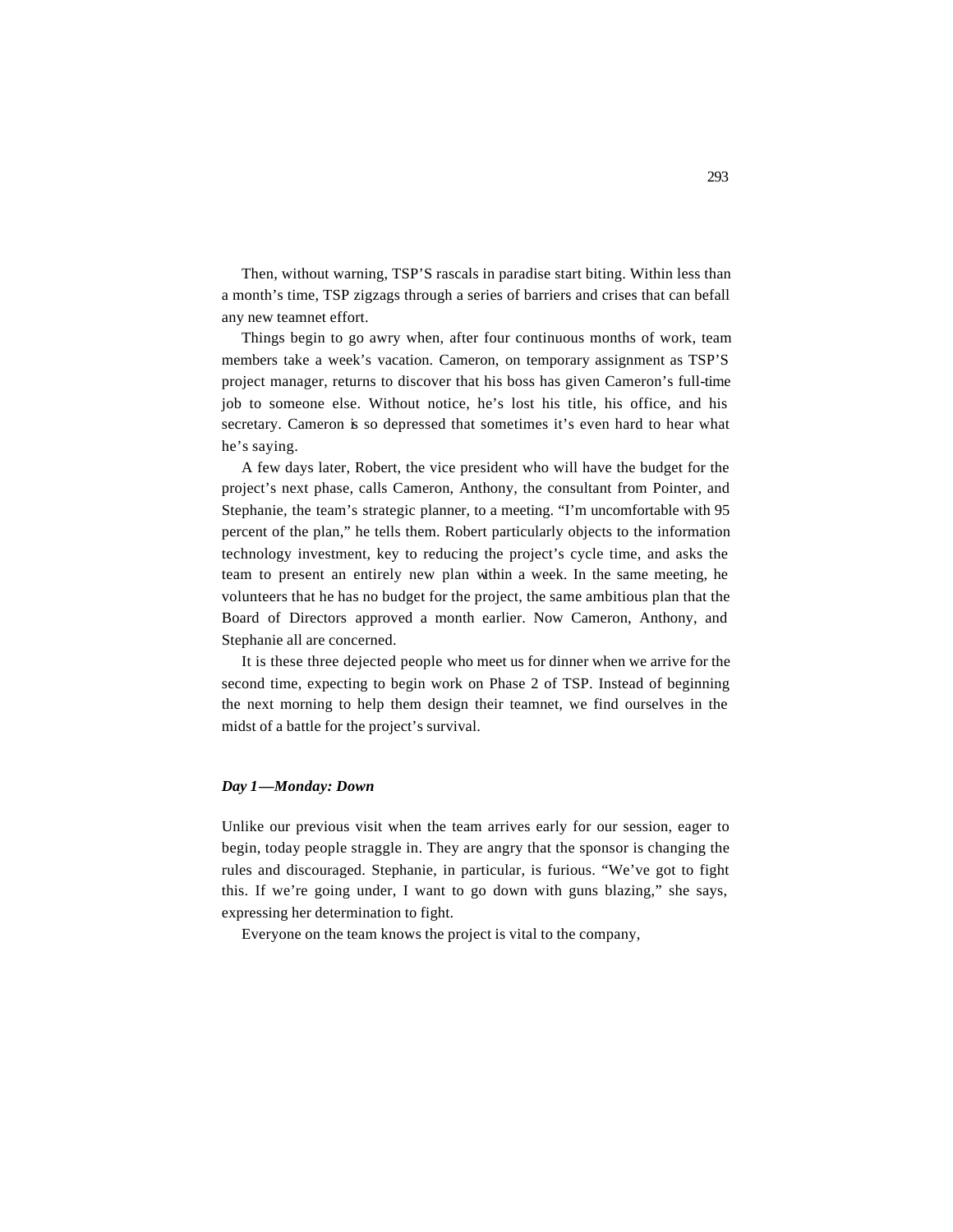but people are unclear how to proceed. After lengthy discussion, David, a marketing expert who has just joined the team, suggests that they make lists representing the costs and benefits of the project as they appear to each sponsor: What does Robert want from the project? How do he and each of the other three sponsors stand to benefit? What does each fear? Within a short time, they cover the walls with big white sheets of paper—and a rather astute analysis of the power politics at the top of TransOceania.

Then Cameron goes on the offensive. "Don't we have some questions for the sponsors?" he asks. The team decides to ask for clarification of several issues. They brainstorm a list of very specific questions and fax it to the sponsors, requesting a response the following day.

#### *Day 2—Tuesday: Down, Then Up*

Unfortunately, the day begins with no response from the sponsors. Richard, the teams information technology expert, suggests that they turn their attention to developing an alternative plan that will please Robert, the budget-holding VP The team's members have 24 hours to work through the alternatives, before their next sponsors' meeting scheduled for the following day.

The team breaks out into subgroups. Cameron leads consideration of the alternative Robert requested: Option 1 includes no information technology investment. Meanwhile, the other subgroups work through other options, with Richard and Stephanie leading the other two groups. When the whole team reconvenes at the end of the day, they settle on one option as their recommendation, one that will deliver benefits sooner and be less expensive in the long run. It is an alternative to the plan they proposed a month earlier. The team decides to brief each of the sponsoring VPs on its progress before the meeting. Cameron will see Robert, Richard will see Johann, the most sympathetic of the sponsors, Stephanie will see Ned, the newest of the sponsors, and David will brief Neville, the sponsor whose organization will experience the most impact from a change in schedule planning.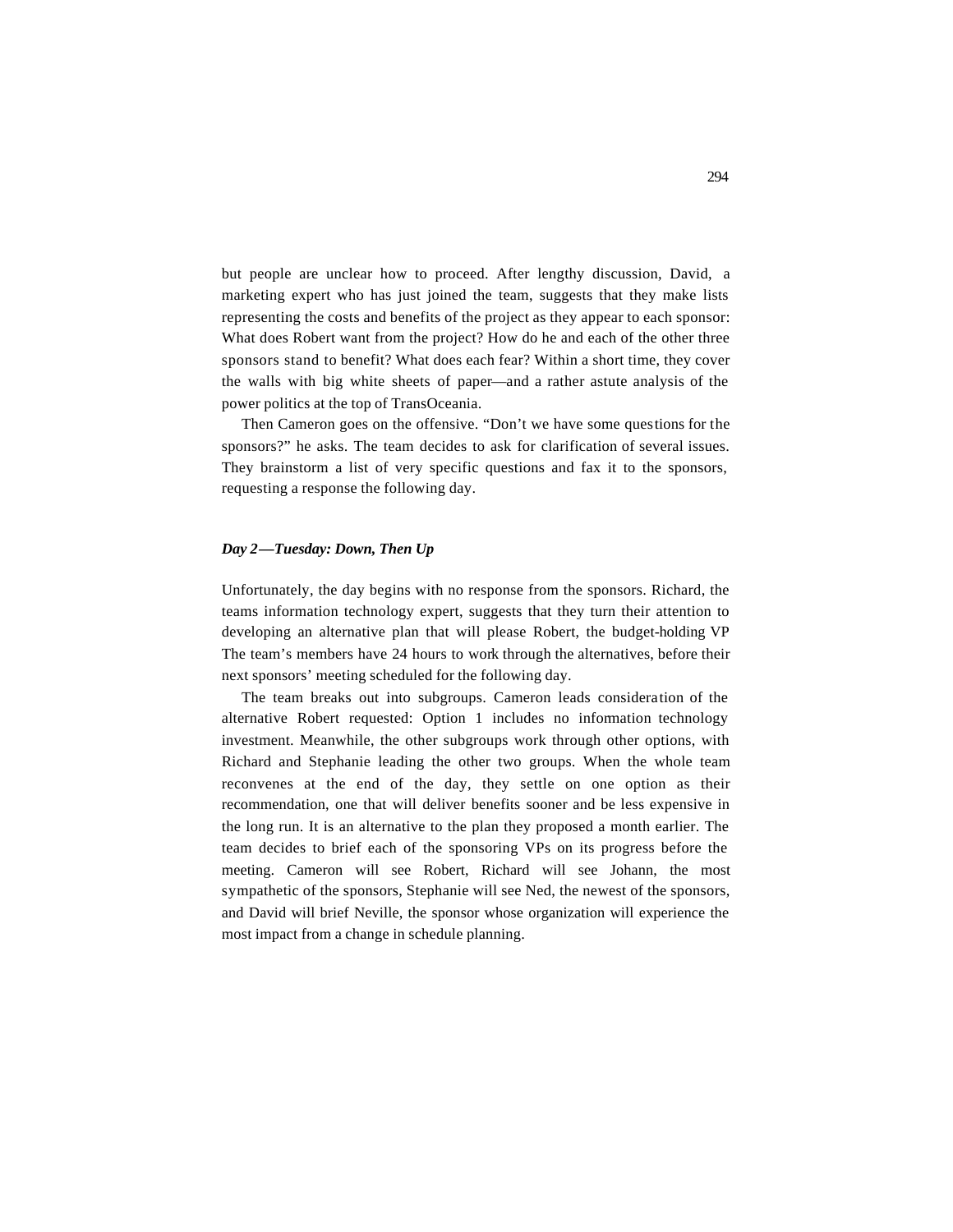#### *Day 3—Wednesday: Some Up, Mostly Down*

It is the day of the sponsors' meeting. Set to be an hour long, it goes on for more than three. When it is over, the team invites us to their debriefing in the company's Situation Room. This is the place the executives go in case of an emergency—each seat has a telephone in front of it. The debriefing is not an uplifting experience. Now everyone on the team is very depressed. Yet another sponsor, this time Neville, has expressed reluctance about the project. Although the sponsors agree that two of the options are not viable, they are only lukewarm about the third. Instead of commending the team for all their hard work, they ask them to do more: flesh out their recommended strategy before meeting with them again the following Monday.

Later that evening, the Pointer consultants meet with Johann. He lets them know that the project is in peril of being canceled the following week. The company just has "too much on its plate" at the moment, what with downsizing, the unexpected departure of some senior officers, and falling revenues.

### *Day 4—Thursday: Up*

Even though everyone is down, the day begins with a brilliant idea! For years, TransOceania has been trying to "fix Africa," perceived as a boom market for the only transportation company that serves it directly from Asia. To date, no one has been able to figure out how to develop a robust schedule for the continent. James, the team's member from the sales group, suggests that TSP use Africa as its pilot. If TSP can "fix Africa" with its new schedule planning process, it will instantly demonstrate its value to the company in very palpable terms. Thus, "Project Africa" is born.

Finally, we can get to work in earnest. We lead the team through the process of laying out its basic tasks, estimating how long each will take, and deciding who needs to participate. The team agrees to test-market Project Africa with each of the VP sponsors overnight.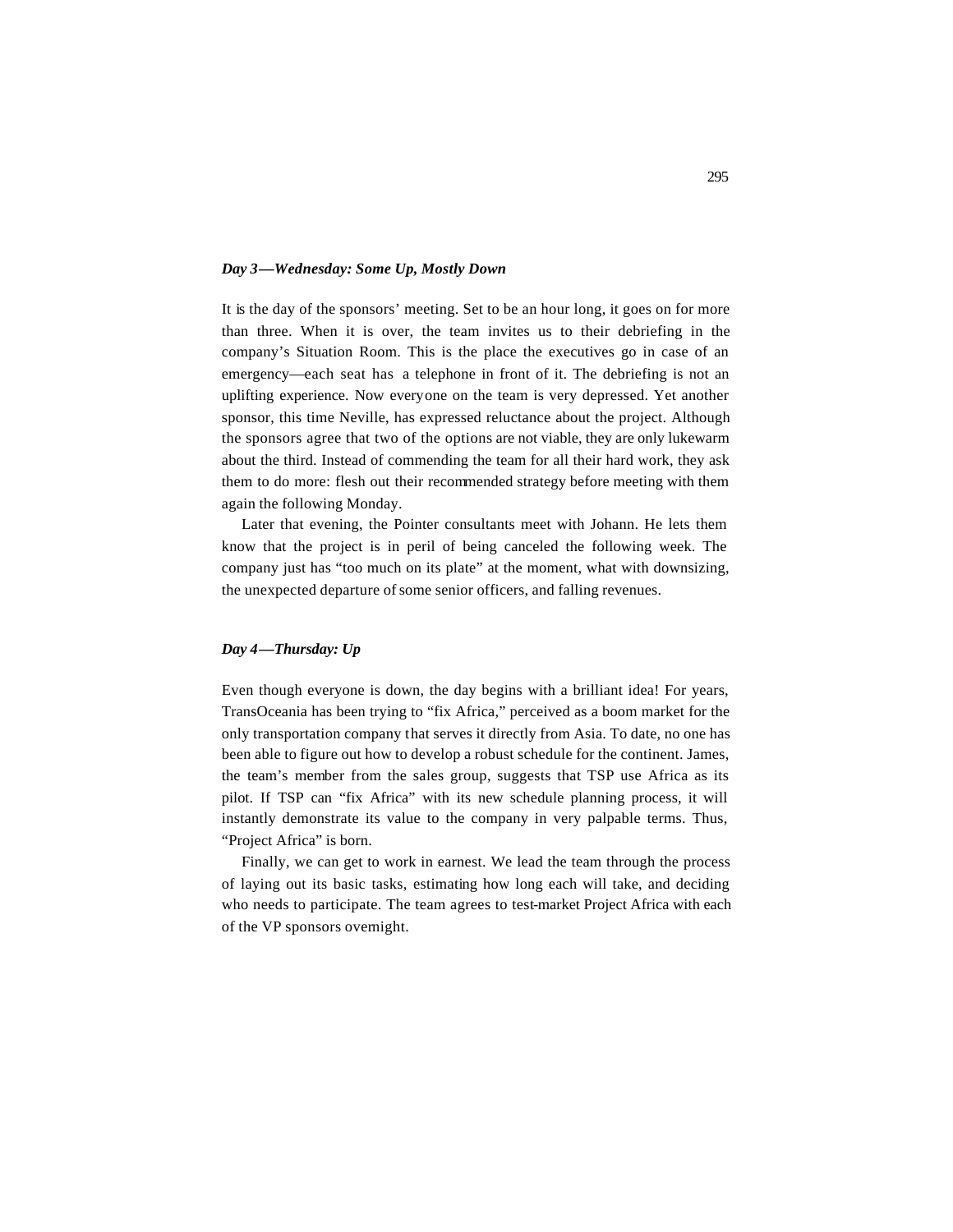#### *Day 5—Friday: Very Up*

Today is the day to determine whether Project Africa is feasible. The first iteration indicates the magnitude of the effort. Looking at the project plan generated the day before, Stephanie says, "Instead of being a smaller project, Project Africa in fact raises the stakes. Even though it will take somewhat longer to 'fix Africa' and cost more at the beginning, it will also deliver benefits sooner and cost less overall than the original plan." Everyone agrees with her that the pilot itself offers a high payback for the company.

By the end of the day, the team has all the documentation it needs to back up its case: a complete Project Africa plan, including a critical path diagram of tasks, a sequenced list of deliverables, a cross-functional team chart, names of representatives from each of the organizations involved, and a schedule. It is Anthony's birthday and the team takes time to celebrate. By the end of the day, reports come back from testing the Project Africa idea with the sponsors: all appear supportive.

#### *Day 6—Monday: Very Down*

The day begins with a one-hour meeting with two of the sponsors— Johann, who is generally supportive, and Robert, who still is not. Cameron, still smarting from having lost his job while on vacation, leads the meeting but fails to communicate the new plan effectively. All the sponsors can see is that this is a bigger project. Why does Project Africa take so long and involve so many people? They want more details by Wednesday, before a "final" meeting with all the sponsors on Thursday.

The team is more depressed than ever, but this time they refuse to talk about it directly. They break into subgroups, each going its separate ways to address the sponsors' concerns. Even the consultants meet separately. Together, we run through a set of critical success factors required for big changes in organizations. Our reluctant conclusion is that not enough are in place for TSP to be successful at this time.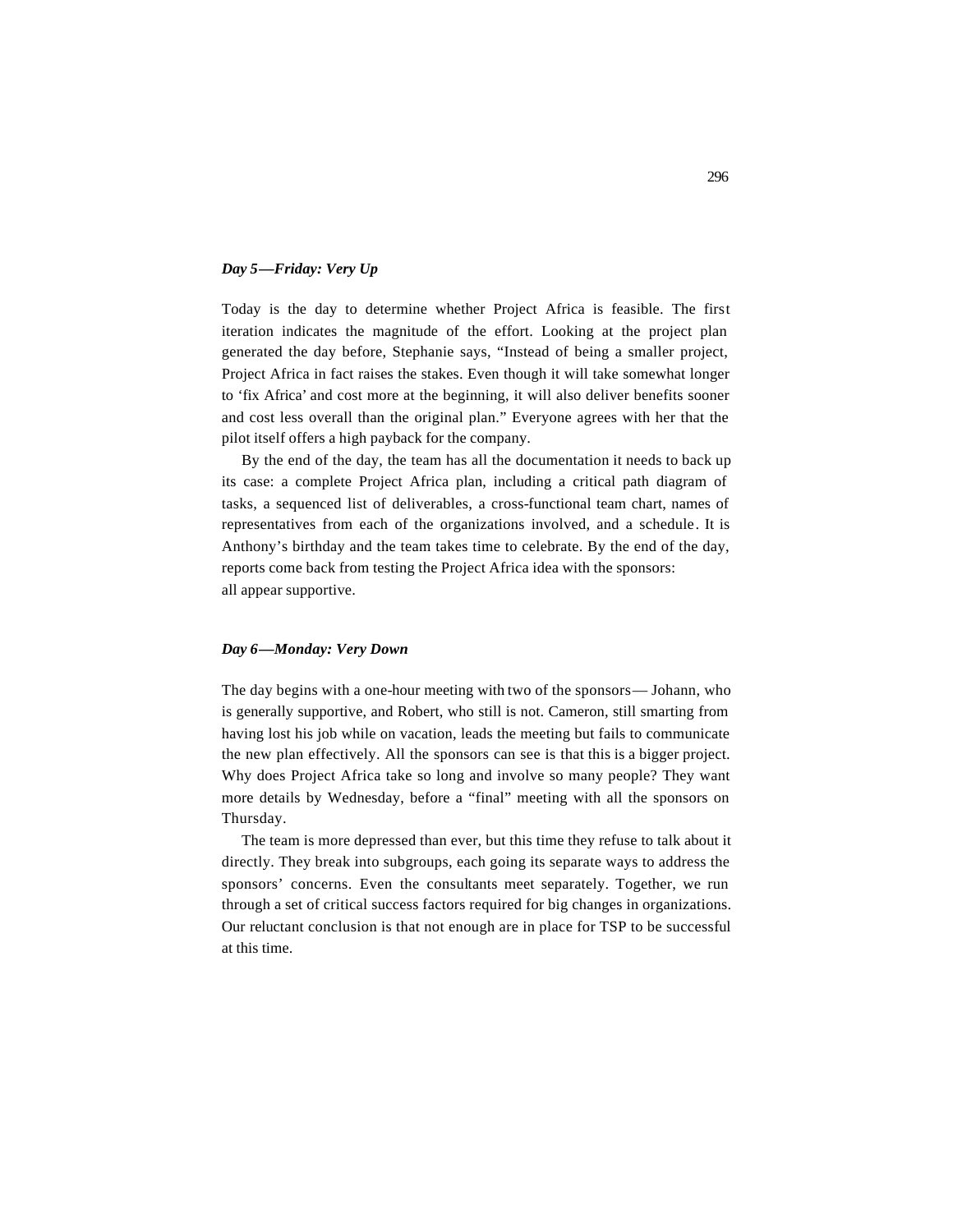#### *Day 7—Tuesday: Down, but Getting Up*

To be ready for the next sponsors' meeting, the team needs to fill out the project plan. However, only a few people are on time for the meeting. Before getting down to work, they talk honestly about what they couldn't address the day before. Stephanie opens the discussion with a brutally honest assessment of the team's problems and prospects. It's a very tough conversation, but everyone agrees with her that this is the decisive moment. If they are to succeed, they will have to reshape their strategy relative to the sponsors. Collectively, they decide that the sponsors' meeting the next day is an artificial deadline that will impede the work required for the final meeting. So they do something they've never done before. They cancel the sponsors' meeting; instead, the team invites the sponsors to come help finish their plan for the Thursday meeting. That afternoon, the team works out the next level of detail on Project Africa. By the end of the day, everyone is reenergized and engaged.

#### *Day 8—Wednesday: Up, Way Down, Up Again*

Today, planning goes on at a breathtaking pace. The group fills out Project Africa on a week-by-week basis over the next three months. Then, Anthony suggests that they develop a list of minimal criteria required to go forward with the project. Everyone thinks this is a great idea. Just as the sponsors set conditions, so now does the team.

No sooner have they set the criteria than Neville, one of the sponsors, shows up unexpectedly. "I've had a chance to think about Project Africa. I am completely against it and won't allow any of my regional people to participate," he tells a shocked team, then leaves. At the same time, Johann and Robert walk through the door. No one knows quite how to proceed. Cameron decides to press on and attempts to present the team's conditions for going forward, but falters. The team is infuriated. Anthony suggests a break to cool off. After much hallway discussion in twos and threes, the team reconvenes with Johann and Robert. Johann gives a short speech

commending the team for its exceptional work. And then a miracle happens! Robert, who has been nothing but a roadblock for the past two weeks, suddenly becomes a believer. He agrees to present the team's criteria for going ahead at the sponsors' meeting the next day. With Johann and the team, he stays to finish the slides for the presentation.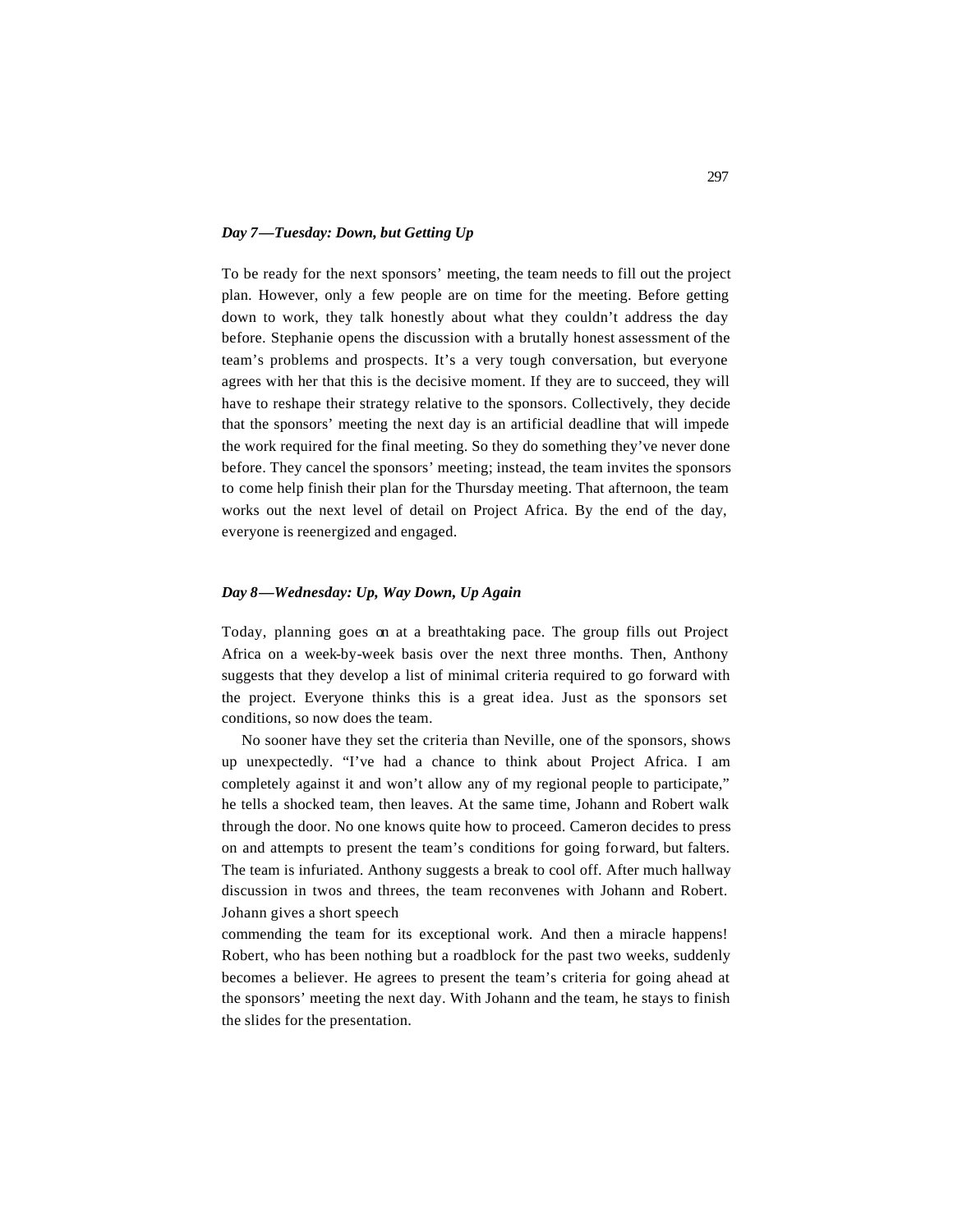#### *Day 9—Thursday: Up Presentation, Down Decision*

It's the day of the senior executive sponsors' meeting. The team performs magnificently. They present their case for the network and its pilot, Project Africa. Everyone agrees that the plan is good. Now, the issue becomes a strategic one: Is this the right time for the project to go forward? The four sponsors disagree among themselves and decide that they have to take the matter to the CEO. They finally meet with him late in the day and he makes his decision:

right project, wrong time—he officially defers the TSP project for six months. The team, assembled awaiting the outcome, disbands within moments of hearing the news.

#### *Day 10—Friday: Strangely Up, but Facing a Big Down*

Uncharacteristically, the team gathers promptly in the morning. Amidst much debriefing, they decide to package their learning into what they call their "time capsule." In it, TSP members place their detailed project plan, the notebook compilations of their six months' worth of work, and their final presentation. Then they decide to honor Johann, the vice president who most consistently stood behind them. Within a few hours, they organize a party and buy a pen for him, engraved with the words, "Sponsor of the Year." At the party, he voices his "total commitment" to the project, congratulates the team on its excellent work, and acknowledges that the company has made its decision for the right reasons strategic ones—rather than the wrong—political—ones.

For the team, corporate strategy and external factors over which they have no control are the rascals in paradise. While the content of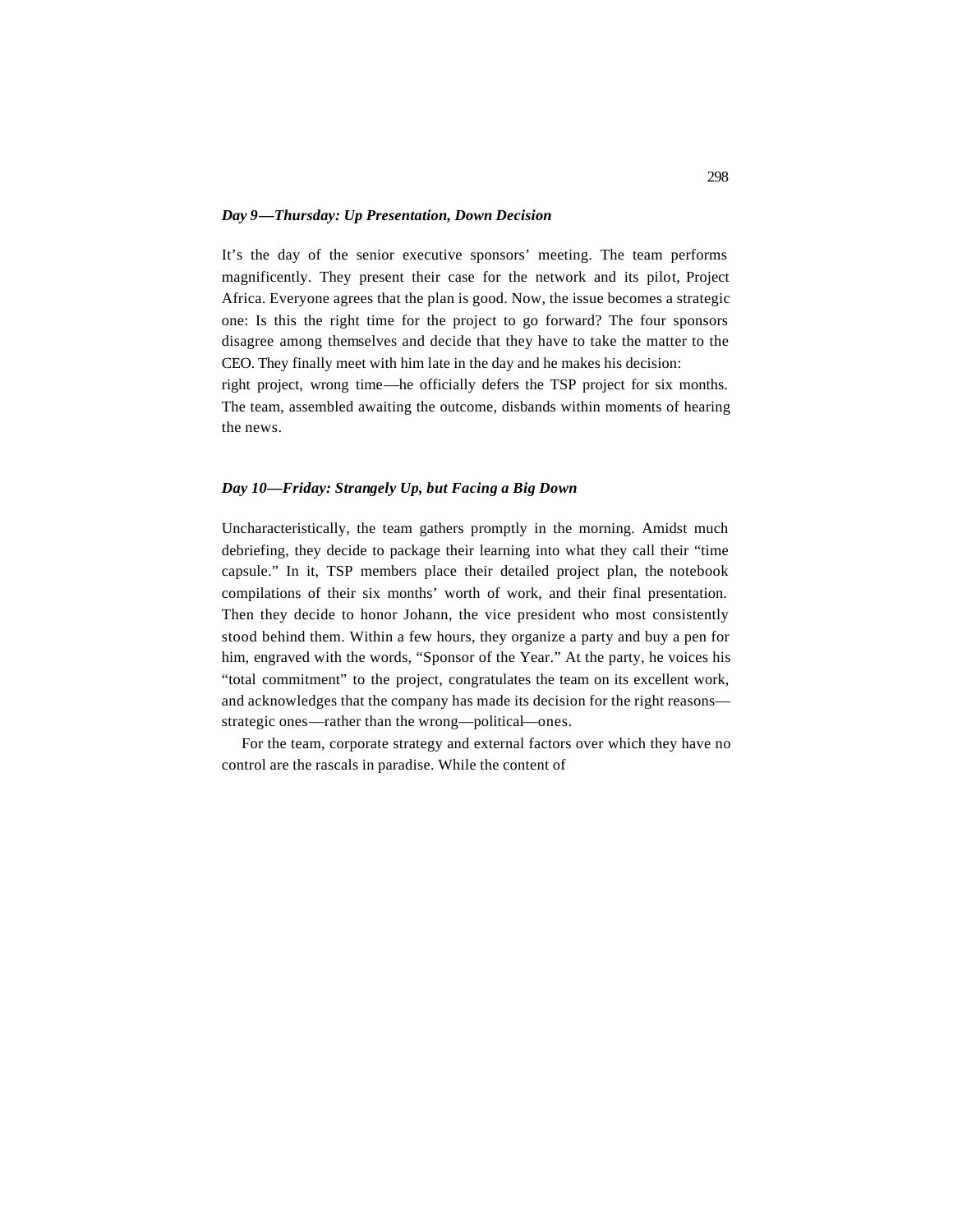the project is superior, its timing is premature. By most of its measures, TSP is a success. To the members of the team, however, the overwhelming feeling is one of failure. But not for long. A month later, we receive a long letter from Stephanie, detailing the teams progress during the official period of deferment. In spite of the obstacles, the team remains determined to bring a new transportation schedule planning process to their company.

## **Five Good Ways to Fail**

TransOceania's Transportation Schedule Project is not alone. Most teamnets fail to get off the ground, as most new businesses fail— and for many of the same reasons, including lack of resources, commitments, and luck.

The essence of networking is to keep a dynamic balance between complementary and opposing tendencies. Thus, we can trace many failures to a significant lack or excess regarding one or another of the Five Teamnet Principles.

#### **1. PURPOSE: FROM NO GLUE TO GROUPTHINK**

While the TSP team is able to maintain a clear view of its purpose ("to increase profits by redesigning the way the company plans its schedules"), TransOceania the company loses sight of it because the context changes. In just the few months since the beginning of the project, the company becomes involved in a merger and a major downsizing. Perceived short-term needs push long-term benefits aside.

? Without a constantly revisited clear purpose, teamnets collapse. Most teams don't spend nearly enough time talking about it. "I don't have time for that touchy-feely stuff. We have too much work to do," one marketing manager says to us, refusing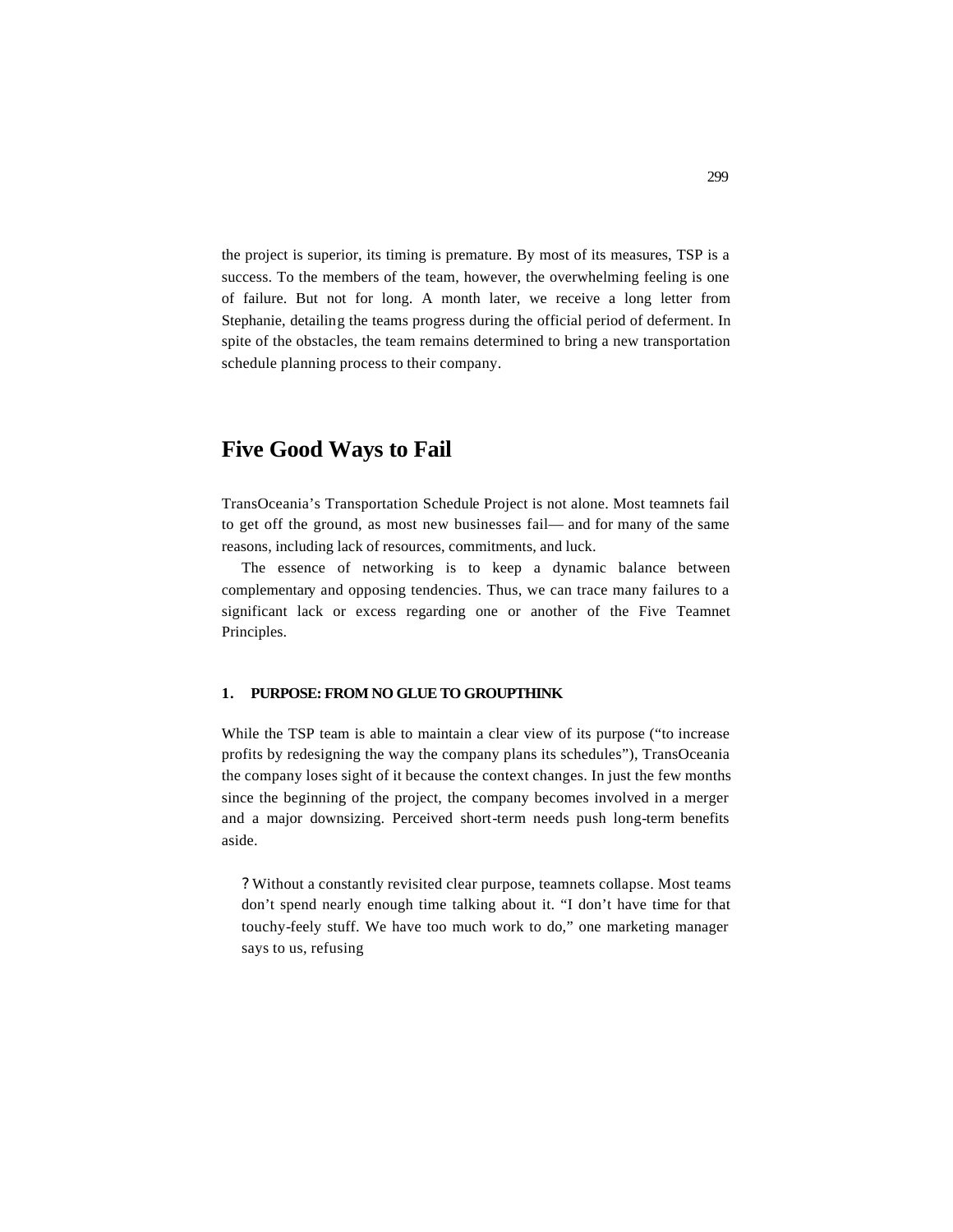to participate in the purpose-setting sessions of a new project. So he leaves, convinced that he is doing "real work" while the team is not. Within a few weeks, he is so out of touch with the group that the project manager replaces him.

? On the other hand, too much uncritical agreement and obsession with purpose leads to *groupthink.* This phenomenon, first chronicled with regard to John E Kennedy's mishandling of the Cuban Bay of Pigs crisis, $^2$  occurs when people's desire to agree with the group is so great that they do not question truly inappropriate decisions. If everyone must agree on everything to work together, beware—this is a clear sign of purpose gone amok.

#### **2. MEMBERS: FROM NO INDEPENDENCE TO STUBBORNNESS**

In many internal teams like TransOceania's in which people come from different parts of the same company, members don't have the autonomy that they need to survive independently. Lacking sufficient autonomy, the team itself never acquires an independent status. External alliances sometimes diminish the independence of the members, perhaps unintentionally through favored relationships that distort market realities.

The most difficult thing for many people is to give up control in favor of influence. The higher you go in the organization, the more difficult this struggle becomes. Executive teams can have the most trouble relinquishing direct control.

- ? A teamnet cannot function without substantial autonomy. Both the teamnet and its members must be able to stand on their own. If it is just another group that fits neatly into the hierarchy, the teamnet cannot take advantage of the power of voluntary commitments and market mechanisms.
- ? Alternatively, if the virtues of independence and go-it-alone bravado so consume teamnet members that they overwhelm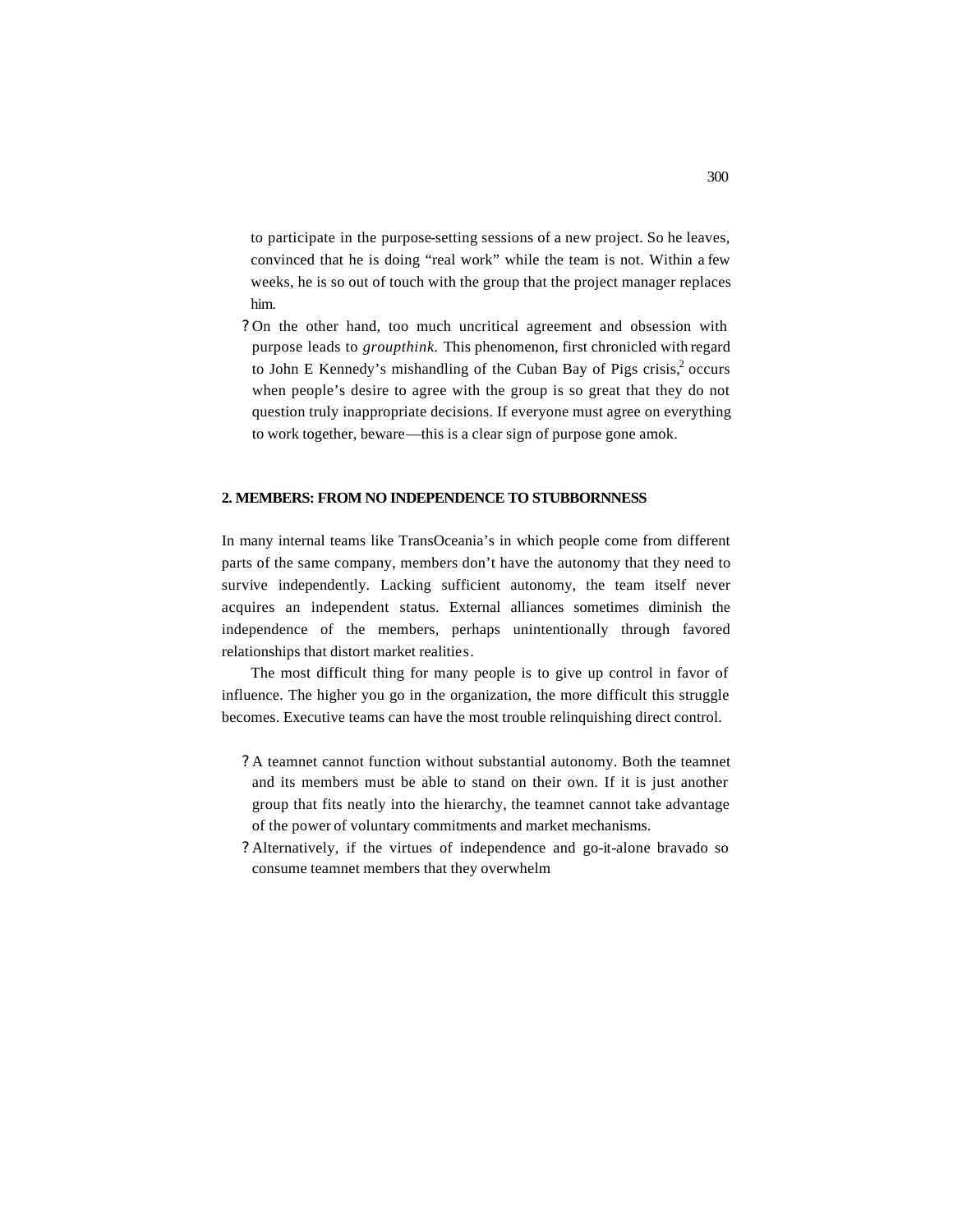opportunities for mutual benefit, teamnets fail. Either they never form or they stagnate in a perpetual state of disintegration, functioning poorly. The dependence-independence-interdependence balance is very tricky.

#### **3. LINKS: FROM NO CONNECTIONS TO OVERLOAD**

When the hierarchy appoints all members of the team, relationships tend not to be voluntary. Without open access to information, trust is difficult to establish and maintain.

- ? Communication is key to teamnet success, and information access is critical to meaningful communication. Voluntary relationships cannot form if members don't have enough information. Nor will the group jell if the information they have is not reliable. Likewise, if they have no easy way to reach one another—meetings are too sparse or communication systems are inadequate—the teamnet will not crystallize.
- ? The reverse situation also causes teamnets to fail: too much communication, too much information, too much interaction— overload. If all the teamnet does is talk to itself, it will implode from self-induced stress. In the past decade, numerous software companies have introduced products that supposedly "enhance" group communication. Many fail because the overhead of keeping up with the torrent of information swamps the participants.

#### **4. LEADERS: FROM NO LEADERS TO NO FOLLOWERS**

Hierarchies and bureaucracies are crumbling because one person can no longer handle it all. Teamnets succeed when they elevate more than one leader. In our experience, many teamnets fail in this transition from the initial spark plug to broader leadership. Some corporate cultures facilitate leadership development while others discourage it. In a culture of high control, middle management does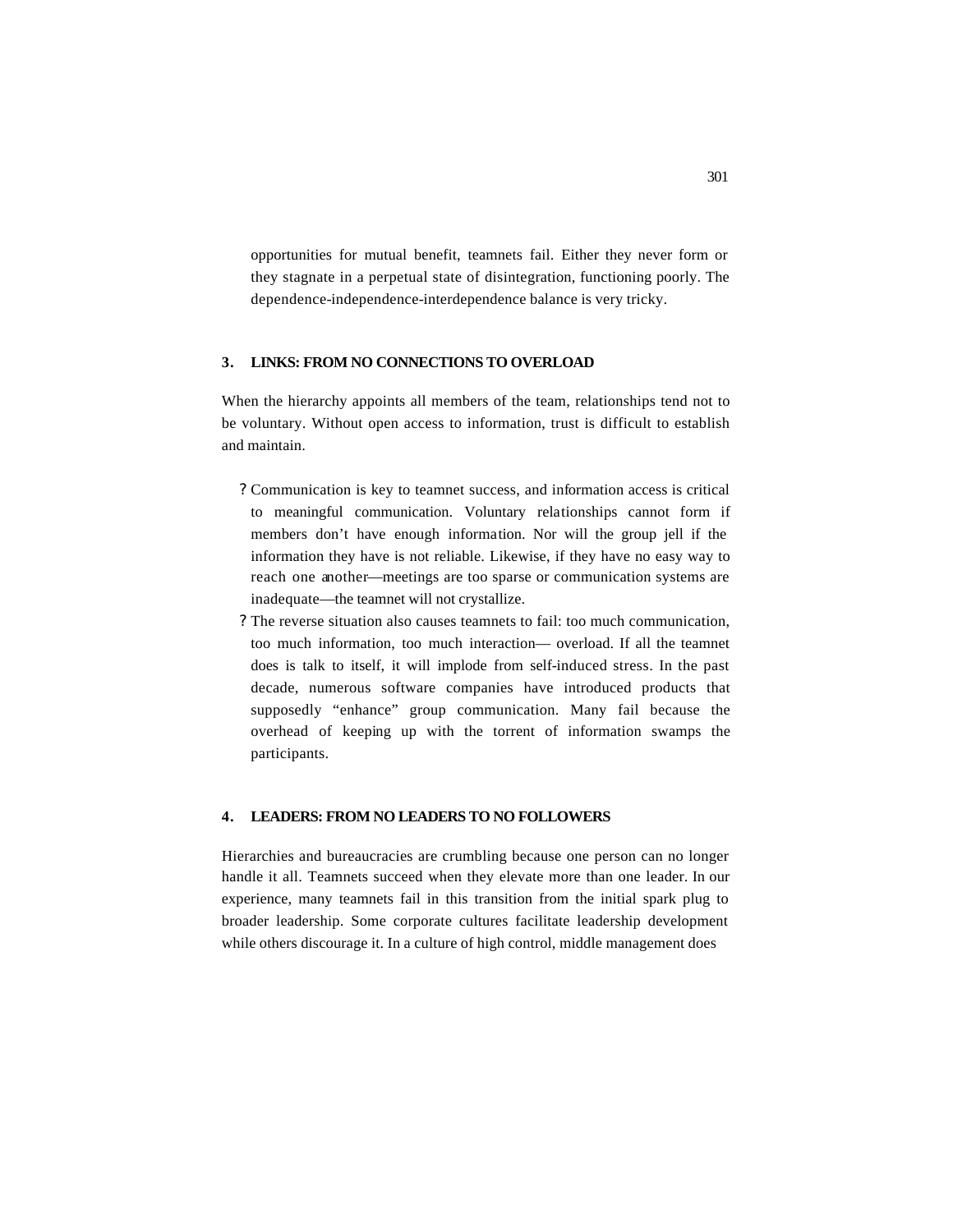not step forward for fear of making mistakes. The earlier multiple leaders assume position, the more successful the teamnet.

Leadership can expand everywhere, even in the most visible hierarchies in business and government. In a departure from traditional U.S. chief executive style, Bill Clinton and Al Gore positioned themselves in the 1992 campaign as teammates. Here, they take a page from modern business practice, where three times the number of executives share top corporate positions as they did 30 years ago.

- ? Groups are often short on leaders through no fault of their own. Appointed leaders tend to crowd out and discourage emergence of natural leaders. If you subdivide the work so that only one person rather than a subgroup can do it, then there are fewer opportunities for leadership.
- ? Is there such a thing as too much leadership? Indeed, old canards like "Too many cooks spoil the broth" point to the obvious problem of everybody's getting an oar in and rowing in different directions. Teamnet leadership also includes followership; good leaders know when to step down or aside as well as up.

#### **5. LEVELS: FROM NO UPLINKS TO NO DOWNLINKS**

Many internal teams fail to manage up. At TransOceania, the whole team goes down a notch in status when the hierarchy takes away the project leader's official job. Direct participation by the formal hierarchy in change projects all too often erodes as exe cutives receive more urgent assignments. The entire teamnet needs to manage up across the entire organization. One easy way to ensure that this happens is to use the buddy system—pair up each person on the team with a senior executive.

? When a teamnet neglects to manage up, it fails, an all too prevalent problem. The group gets so caught up in what it is doing that it ignores keeping its superiors closely informed. Or it fears it. "We can't send that to the Board of Directors," a